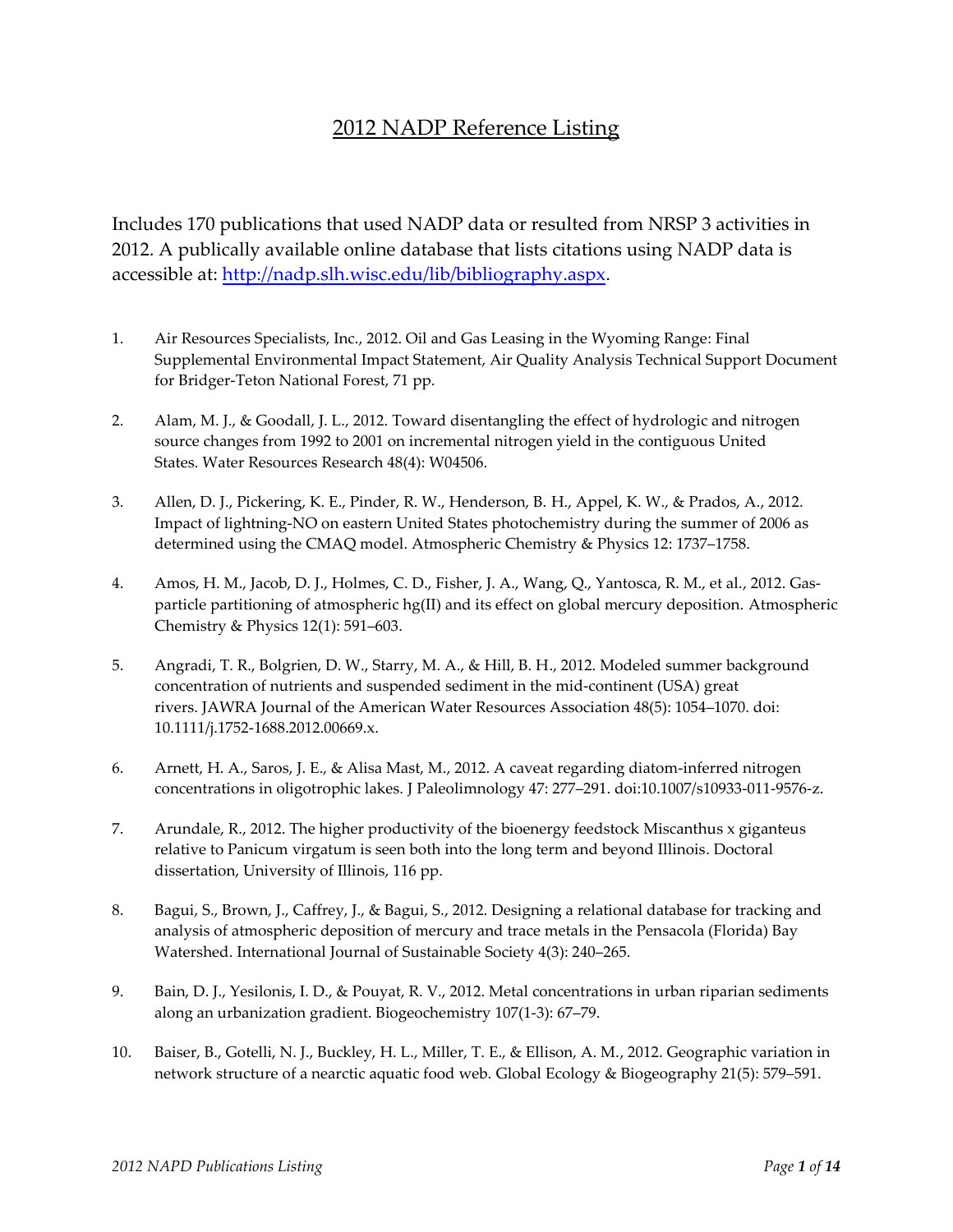- 11. Baker, K. R., & Bash, J. O., 2012. Regional scale photochemical model evaluation of total mercury wet deposition and speciated ambient mercury. Atmospheric Environment 49: 151–162.
- 12. Bash, J. O., Cooter, E. J., Dennis, R. L., Walker, J. T., & Pleim, J. E., 2012. Evaluation of a regional airquality model with bi-directional NH3 exchange coupled to an agro-ecosystem model. Biogeosciences Discussions 9(8): 11375–11401.
- 13. Beaulieu, K. M., Button, D. T., Scudder Eikenberry, B. C., Riva-Murray, K., Chasar, L. C., Bradley, P. M., and Burns, D. A., 2012. Mercury bioaccumulation studies in the National Water-Quality Assessment Program—Biological data from New York and South Carolina, 2005–2009: U.S. Geological Survey Data Series 705, 13 p., at http://pubs.usgs.gov/ds/705/.
- 14. Berkelhammer, M., Stott, L., Yoshimura, K., Johnson, K., & Sinha, A., 2012. Synoptic and mesoscale controls on the isotopic composition of precipitation in the western United States. Climate Dynamics 38: 433–454.
- 15. Bradley, P. M., Journey, C. A., Lowery, M. A., Brigham, M. E., Burns, D. A., Button, D. T., ... & Riva-Murray, K., 2012. Shallow groundwater mercury supply in a coastal plain stream. Environmental Science & Technology 46(14): 7503–7511.
- 16. Brooks, R. T., Eggert, S. L., Nislow, K. H., Kolka, R. K., Chen, C. Y., & Ward, D. M., 2012. Preliminary assessment of mercury accumulation in Massachusetts and Minnesota seasonal forest pools. Wetlands 32: 653–663.
- 17. Brown, T. C., & Froemke, P., 2012. Nationwide assessment of nonpoint source threats to water quality. BioScience 62(2): 136–146.
- 18. Brown, T. C., & Froemke, P., 2012. Improved measures of atmospheric deposition have a negligible effect on multivariate measures of risk of water-quality impairment: response from Brown and Froemke. BioScience 62(7): 621–622.
- 19. Bruder, S. R., 2012. Prediction of spatial-temporal distribution of algal metabolites in Eagle Creek Reservoir, Indianapolis, IN. Doctoral dissertation, Department of Earth Sciences, Indiana University, 142 pp.
- 20. Bruesewitz, D. A., Tank, J. L., & Hamilton, S. K., 2012. Incorporating spatial variation of nitrification and denitrification rates into whole-lake nitrogen dynamics. J Geophysical Research. 117: G00N07, doi:10.1029/2012JG002006.
- 21. Buenning, N. H., Stott, L., Yoshimura, K., & Berkelhammer, M., 2012. The cause of the seasonal variation in the oxygen isotopic composition of precipitation along the western U.S. coast. J Geophysical Research 117: 18114.
- 22. Cai, M., Johnson, A., Schwartz, J., Moore, S., & Kulp, M., 2012. Soil acid-base chemistry of a highelevation forest watershed in the Great Smoky Mountains National Park: Influence of acidic deposition. Water, Air, & Soil Pollution 223(1): 289–303.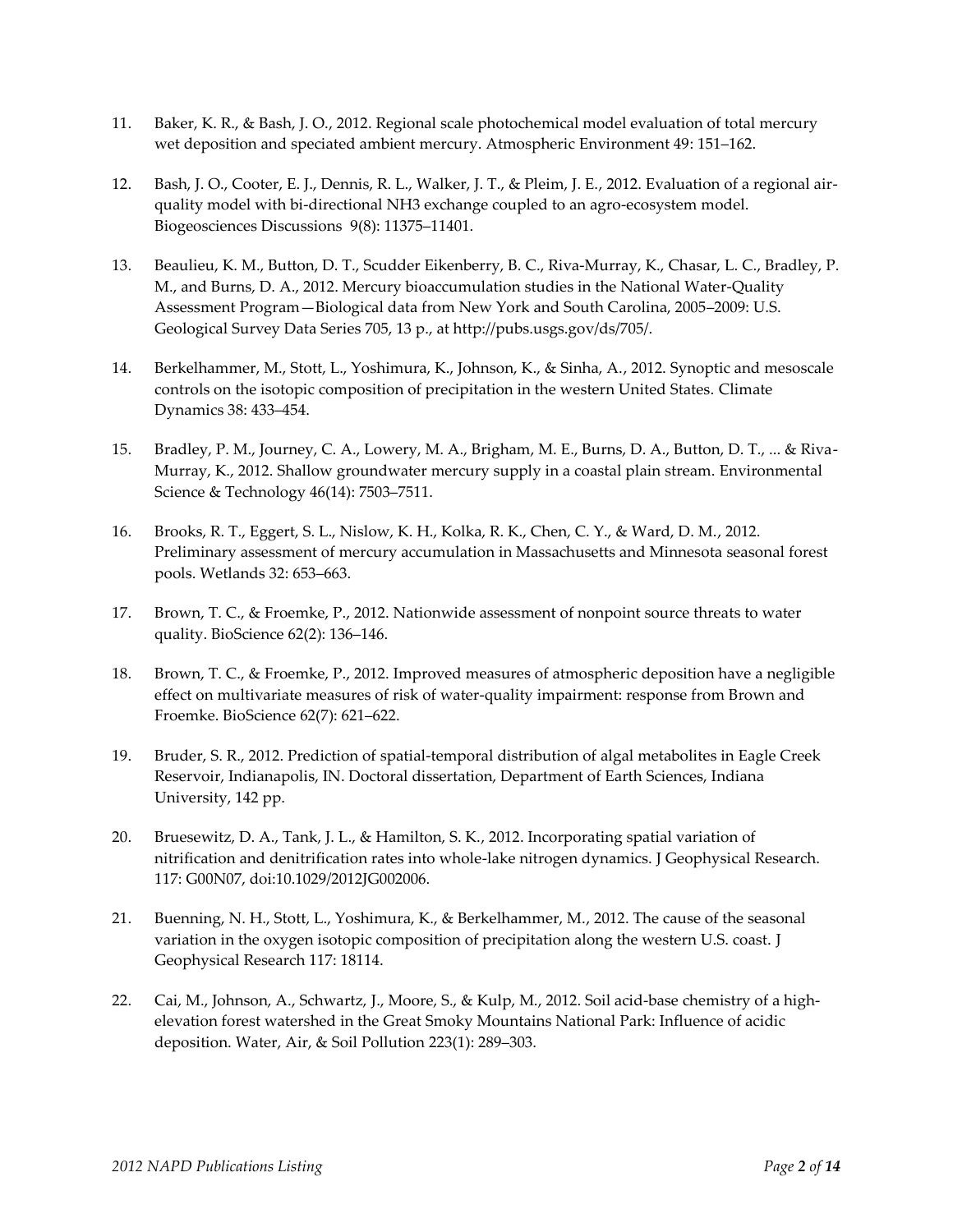- 23. Calvo, A. I., Pont, V., Olmo, F. J., Castro, A., Alados-Arboledas, L., Vicente, A. M., ... & Fraile, R., 2012. Air masses and weather types: a useful tool for characterizing precipitation chemistry and wet deposition. Aerosol & Air Quality Research 12: 856–878.
- 24. Canham, C. D., Pace, M. L., Weathers, K. C., McNeil, E. W., Bedford, B. L., Murphy, L., & Quinn, S., 2012. Nitrogen deposition and lake nitrogen concentrations: a regional analysis of terrestrial controls and aquatic linkages. Ecosphere 3(7): 66. http://dx.doi.org/10.1890/ES12-00090.1.
- 25. Carey, R. O., Hochmuth, G. J., Martinez, C. J., Boyer, T. H., Nair, V. D., Dukes, M. D., ... & Sartain, J. B., 2012. Regulatory and resource management practices for urban watersheds: the Florida experience. Hort. Technology 22(4): 418–429.
- 26. Carlo, T. A., & Norris, A. E., 2012. Direct nitrogen intake by petals. Oikos 121: 1953–1958.
- 27. Castro, M. S., Moore, C., Sherwell, J., & Brooks, S. B., 2012. Dry deposition of gaseous oxidized mercury in western Maryland. Science of the Total Environment 417–418: 232–240.
- 28. Catalano, J. G., Huhmann, B. L., Luo, Y., Mitnick, E. H., Slavney, A., & Giammar, D. E., 2012. Metal release and speciation changes during wet aging of coal fly ashes. Environmental Science & Technology 46(21): 11804–11812.
- 29. Chen, C. Y., Driscoll, C. T., & Kamman, N. C., 2012. Mercury hotspots in freshwater ecosystems. Mercury in the Environment: Pattern and Process, 143, 340 pp.
- 30. Chen, J., Hintelmann, H., Feng, X., & Dimock, B., 2012. Unusual fractionation of both odd and even mercury isotopes in precipitation from Peterborough, ON., Canada. Geochimica et Cosmochimica Acta 90: 33–46.
- 31. Clark, E., Schlenker, K., & Filardi, C., 2012. Wilderness character monitoring report hyalite porcupine buffalo horn wilderness study area. U.S. Forest Service, Region 1 Report, Gallatin National Forest, 109 pp.
- 32. Coleman Wasik, J. K., Mitchell, C. P., Engstrom, D. R., Swain, E. B., Monson, B. A., Balogh, S. J., ... & Almendinger, J. E., 2012. Methylmercury declines in a boreal peatland when experimental sulfate deposition decreases. Environmental Science & Technology 46(12): 6663–6671.
- 33. Committee on Preparing for the Third Decade (Cycle 3) of the National Water-Quality Assessment (NAWQA) Program, & National Research Council, 2012. Preparing for the third decade (cycle 3) of the national water-quality assessment (NAWQA) program (prepublication copy). The National Academies Press, Washington DC, 160 pp.
- 34. Cope, B., & Roberts, M., 2012. Draft for stakeholder review: review and synthesis of available information to estimate human impacts to dissolved oxygen in hood canal. Office of Environmental Assessment Environmental Protection Agency, Region 10 Seattle, Washington and Environmental Assessment Program Washington State Department of Ecology, Olympia, Washington, 94 pp.
- 35. Cronan, C. S., 2012. Biogeochemistry of the Penobscot River watershed, Maine, USA: nutrient export patterns for carbon, nitrogen, and phosphorus. Environmental Monitoring & Assessment 184(7): 4279–4288.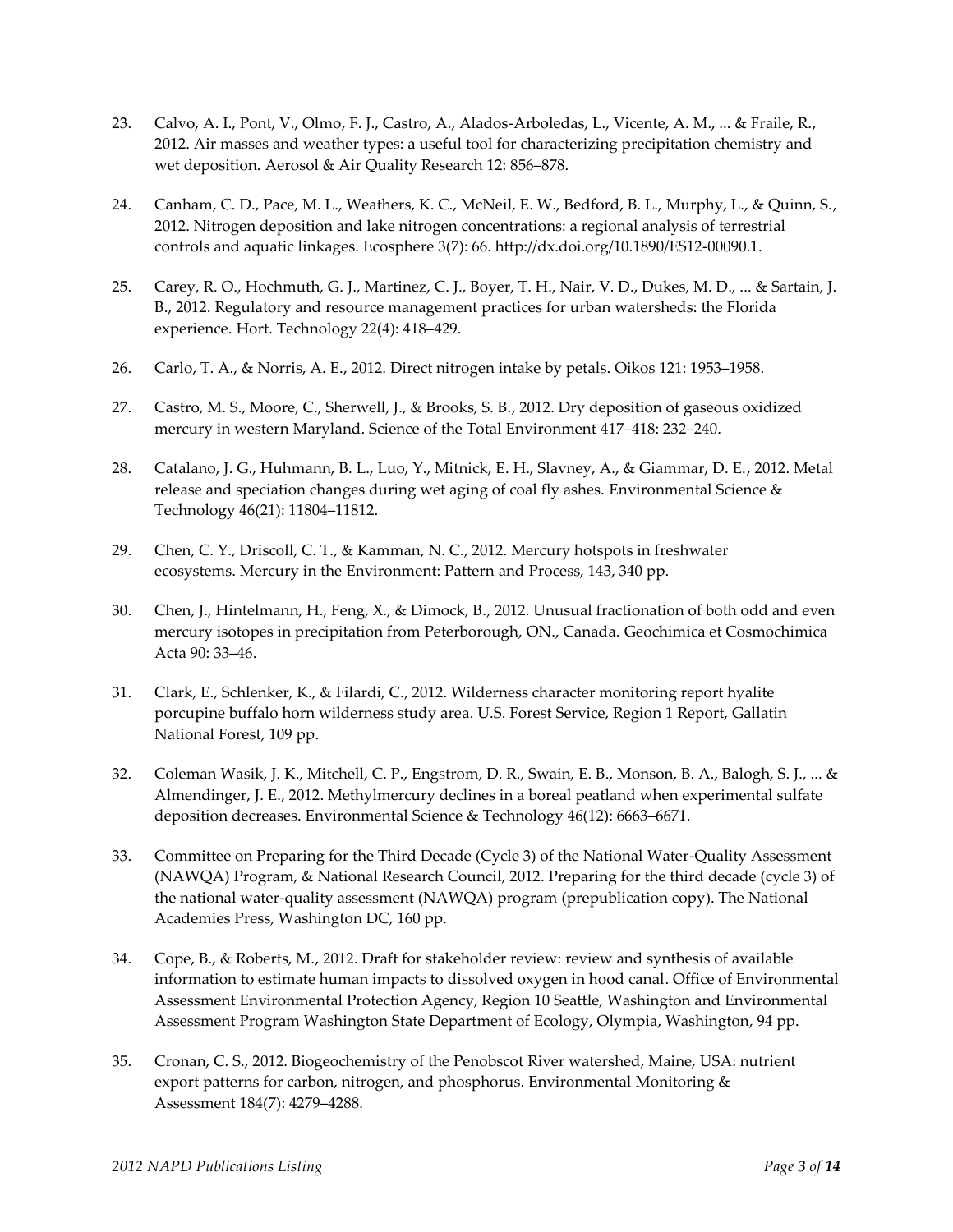- 36. Darrouzet-Nardi, A., Erbland, J., Bowman, W. D., Savarino, J., & Williams, M. W., 2012. Landscapelevel nitrogen import and export in an ecosystem with complex terrain, Colorado Front Range. Biogeochemistry 109(1): 271–285.
- 37. Day, D. E., Chen, X., Gebhart, K. A., Carrico, C. M., Schwandner, F. M., Benedict, K. B., ... & Collett, J. L., 2012. Spatial and temporal variability of ammonia and other inorganic aerosol species. Atmospheric Environment 61: 490–498.
- 38. Denkenberger, J. S., Driscoll, C. T., Branfireun, B. A., Eckley, C. S., Cohen, M., & Selvendiran, P., 2012. A synthesis of rates and controls on elemental mercury evasion in the Great Lakes Basin. Environmental Pollution 161: 291–298.
- 39. Dilley, G., Council, D. R. A. Q., Morris, R., Koo, B., Tai, E., McNally, D., et al., 2012. Revised base case modeling and model performance evaluation for the Denver 2008 ozone episode. Final Report (Project 06-26421A), Denver Regional Air Quality Council, August, 113 pp.
- 40. Dodson, J., 2012. Draft report: nutrient TMDL for Jackson Blue Spring and Merritts Mill Pond (WBIDs 180Z and 180A), for the Florida Department of Environmental Protection, November, 95 pp.
- 41. Dohleman, F. G., Heaton, E. A., Arundale, R. A., & Long, S. P., 2012. Seasonal dynamics of aboveand below‐ground biomass and nitrogen partitioning in Miscanthus× giganteus and Panicum virgatum across three growing seasons. GCB Bioenergy 4: 534–544.
- 42. Drevnick, P. E., Engstrom, D. R., Driscoll, C. T., Swain, E. B., Balogh, S. J., Kamman, N. C., et al., 2012. Spatial and temporal patterns of mercury accumulation in lacustrine sediments across the laurentian great lakes region. Environmental Pollution 161: 252–260.
- 43. Ebel, B. A., Moody, J. A., & Martin, D. A., 2012. Hydrologic conditions controlling runoff generation immediately after wildfire. Water Resources Research 48(3): W03529.
- 44. Ebel, J. D., 2012. Biofilm responses to salmon carcass addition in central Idaho. Master's thesis (in Biological Sciences), Michigan Technology University, 70 pp.
- 45. Fenn, M. E., Bytnerowicz, A., & Liptzin, D., 2012. Nationwide maps of atmospheric deposition are highly skewed when based solely on wet deposition. BioScience 62(7): 621–621.
- 46. Fernández, F. G., Ebelhar, S., Greer, K., & Brown, H., 2012. Corn response to sulfur in Illinois. Illinois Fertilizer & Chemical Association, FREC Reports, [http://www.ifca.com/FREC%20Proceedings/.](http://www.ifca.com/FREC%20Proceedings/)
- 47. Feyte, S., Gobeil, C., Tessier, A., & Cossa, D., 2012. Mercury dynamics in lake sediments. Geochimica et Cosmochimica Acta 82: 92–112.
- 48. Fissore, C., Hobbie, S. E., King, J. Y., McFadden, J. P., Nelson, K. C., & Baker, L. A., 2012. The residential landscape: fluxes of elements and the role of household decisions. Urban Ecosystems 15(1): 1–18.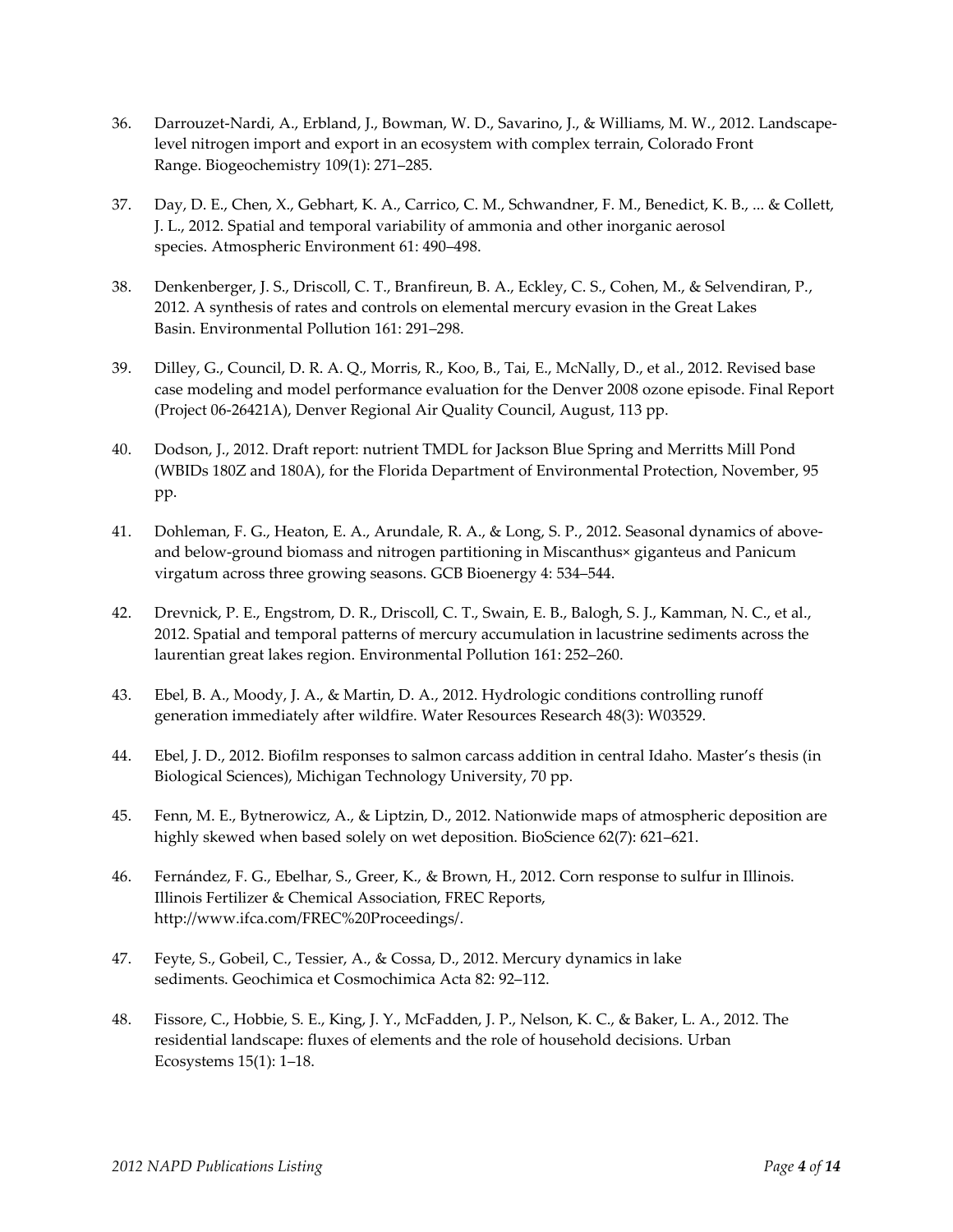- 49. Freppaz, M., Williams, M. W., Seastedt, T., & Filippa, G., 2012. Response of soil organic and inorganic nutrients in alpine soils to a 16-year factorial snow and N-fertilization experiment, Colorado Front Range, USA. Applied Soil Ecology 62: 131–141.
- 50. Forbes, M. G., Back, J., & Doyle, R. D., 2012. Nutrient transformation and retention by coastal prairie wetlands, upper Gulf Coast, Texas. Wetlands 32: 705–715.
- 51. Gabriel , M. , N. Howard, S. Atkins. 2011. Annual Permit Compliance Monitoring Report for Mercury in Downstream Receiving Waters of the Everglades Protection Area. Appendix 3B-1 in 2011 South Florida Environmental Report Volume I. South Florida Water Management District, West Palm Beach, FL. [http://my.sfwmd.gov/portal/page/portal/pg\\_grp\\_sfwmd\\_sfer/portlet\\_prevreport/2011\\_sfer/v1/appe](http://my.sfwmd.gov/portal/page/portal/pg_grp_sfwmd_sfer/portlet_prevreport/2011_sfer/v1/appendices/v1_app3b-1.pdf) [ndices/v1\\_app3b-1.pdf.](http://my.sfwmd.gov/portal/page/portal/pg_grp_sfwmd_sfer/portlet_prevreport/2011_sfer/v1/appendices/v1_app3b-1.pdf)
- 52. Gao, X., 2012. Draft TMDL Report Nutrient TMDLs for Sykes Creek/Barge Canal (WBID 3044B), Florida Department of Environmental Protection, 75 pp.
- 53. Gillespie, J., Nelson, S. T., Mayo, A. L., & Tingey, D. G., 2012. Why conceptual groundwater flow models matter: a trans-boundary example from the arid Great Basin, western USA. Hydrogeology Journal 20: 1133–1147.
- 54. Gopalakrishnan, G., Cristina Negri, M., & Salas, W., 2012. Modeling biogeochemical impacts of bioenergy buffers with perennial grasses for a row-crop field in Illinois. GCB Bioenergy 4: 739–750, doi: 10.1111/j.1757-1707.2011.01145.x .
- 55. Grant, C. A., Mahli, S. S., & Karamanos, R. E., 2012. Sulfur management for rapeseed. Field Crops Research 128: 119–128.
- 56. Greaver, T.L., T.J. Sullivan, J.D. Herrick, M. Barber, J. Baron, B.J. Cosby, M. Deerhake, R.L. Dennis, J.J.D. Dubois, C. Goodale, A.T. Herlihy, G.B. Lawrence, L. Liu, J. Lynch, and K. Novak, 2012. Ecological effects of nitrogen and sulfur air pollution in the US: what do we know? Frontiers in Ecology and the Environment 10(7): 365–372.
- 57. Grenon, J. A., 2012. Epiphytic lichens, nitrogen deposition and climate in the US northern Rocky Mountain states, Doctoral dissertation, Montana State University, Bozeman, 162 pp.
- 58. Grigal, D. F., 2012. Atmospheric Deposition and Inorganic Nitrogen Flux. Water, Air, & Soil Pollution 223: 3565–3575.
- 59. Gu, Ben and N. Howard, 2012. Annual permit compliance monitoring report for mercury in downstream receiving waters of the Everglades Protection Area. Appendix 3-2, Attachment F in 2012 South Florida Environmental Report Vol III. South Florida Water Management District, West Palm Beach, FL. [http://my.sfwmd.gov/portal/page/portal/pg\\_grp\\_sfwmd\\_sfer/portlet\\_prevreport/2012\\_sfer/v3/appe](http://my.sfwmd.gov/portal/page/portal/pg_grp_sfwmd_sfer/portlet_prevreport/2012_sfer/v3/appendices/v3_app3-2.pdf) [ndices/v3\\_app3-2.pdf.](http://my.sfwmd.gov/portal/page/portal/pg_grp_sfwmd_sfer/portlet_prevreport/2012_sfer/v3/appendices/v3_app3-2.pdf)
- 60. Gupta, V. K., 2012. Environmental water: advances in treatment, remediation and recycling. Elsevier Publishing, Amsterdam, Netherlands, ISBN: 978-0-444-59399-3, 211 pp.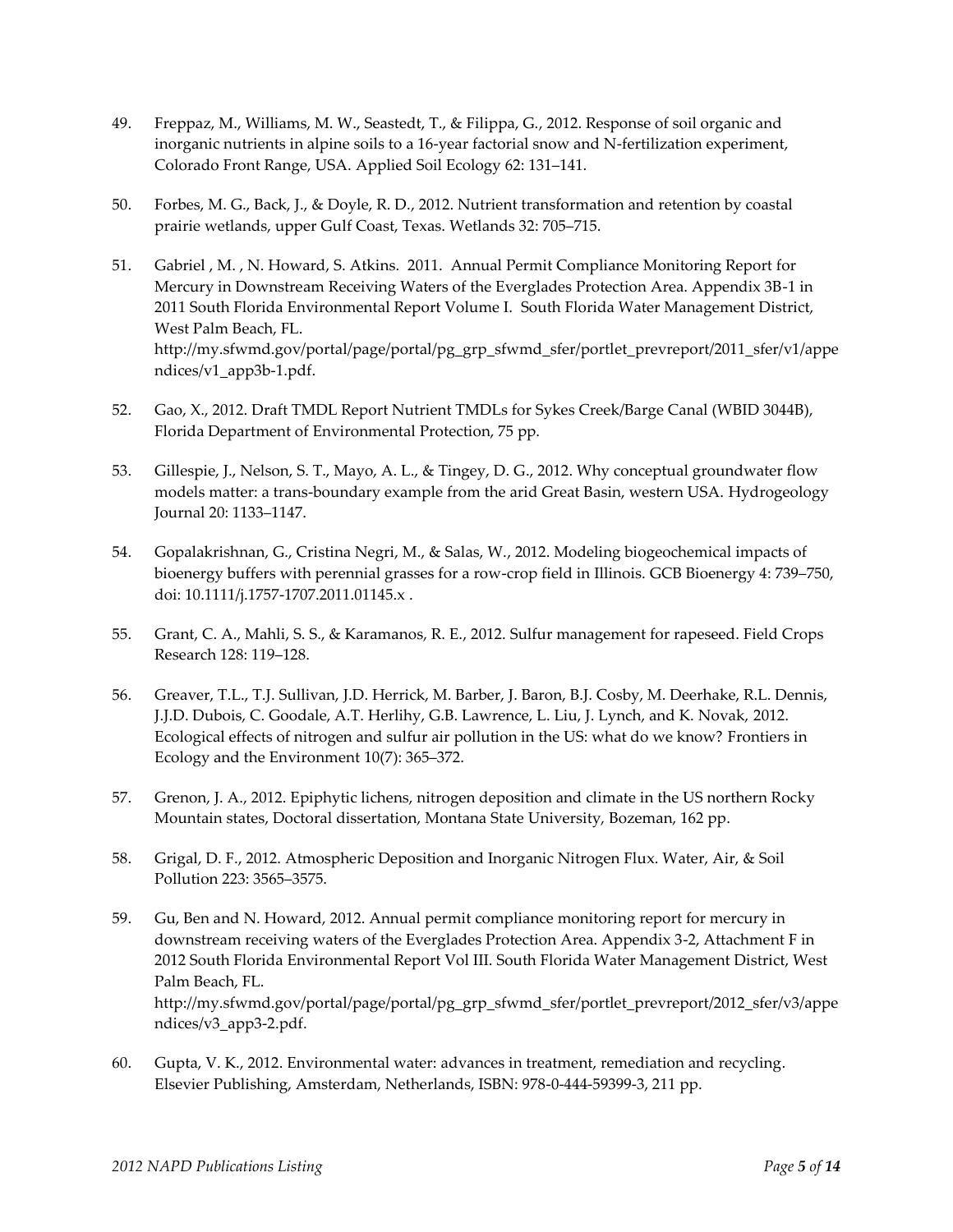- 61. Gurdak, J. J., & Qi, S. L., 2012. Vulnerability of recently recharged groundwater in principle aquifers of the United States to nitrate contamination. Environmental Science & Technology 46(11): 6004–6012.
- 62. Han, H., & Allan, J. D., 2012. Uneven rise in N inputs to the Lake Michigan Basin over the 20th century corresponds to agricultural and societal transitions. Biogeochemistry 109(1): 175–187.
- 63. Hansen, J., 2012. Assessment of atmospheric nitrogen deposition: possible effects on alpine ecosystems above 9000 feet in Grand Teton National Park. Master's thesis, Utah State University, All Graduate Theses and Dissertations. Paper 1250, 185 pp. [http://digitalcommons.usu.edu/etd/1250.](http://digitalcommons.usu.edu/etd/1250)
- 64. Harms, T. K., & Grimm, N. B., 2012. Responses of trace gases to hydrologic pulses in desert floodplains. J Geophysical Research 117(G1): G01035.
- 65. Harms, T. K., & Jones, J. B., 2012. Thaw depth determines reaction and transport of inorganic nitrogen in valley bottom permafrost soils. Global Change Biology 18 2958–2968, doi: 10.1111/j.1365-2486.2012.02731.x.
- 66. Harris, R., Pollman, C., Landing, W., Evans, D., Axelrad, D., Hutchinson, D., ... & Sunderland, E., 2012. Mercury in the Gulf of Mexico: sources to receptors. Environmental Research 119: 42–52.
- 67. Haynes, K. M., & Mitchell, C. P., 2012. Inter-annual and spatial variability in hillslope runoff and mercury flux during spring snowmelt. J Environmental Monitoring 14: 2083.
- 68. He, W. M., Montesinos, D., Thelen, G. C., & Callaway, R. M., 2012. Growth and competitive effects of Centaurea stoebe populations in response to simulated nitrogen deposition. PLOS ONE 7(4): e36257.
- 69. Hicks, R., & Holland, K., 2012. Nutrient TMDL for Silver Springs, Silver Springs group, and upper Silver River (WBIDs 2772A, 2772C, and 2772E). Florida Department of Environmental Protection, Division of Environmental Assessment and Restoration, Bureau of Watershed Restoration, 104 pp.
- 70. Holloway, T., Voigt, C., Morton, J., Spak, S. N., Rutter, A. P., & Schauer, J. J., 2012. An assessment of atmospheric mercury in the Community Multiscale Air Quality (CMAQ) model. Atmospheric Chemistry & Physics Discussions 12: 2131–2166.
- 71. Hong, Y.S., Hunter, S., Clayton, L. A., Rifkin E,. & Bouwer E J. 2012. Assessment of mercury and selenium concentrations in captive bottlenose dolphin's (Tursiops truncatus) diet fish, blood, and tissue. Science of the Total Environment 414: 220–226.
- 72. Huang, J., & Gustin, M. S., 2012. Evidence for a free troposphere source of mercury in wet deposition in the western United States. Environmental Science & Technology 46(12): 6621–6629.
- 73. Huang, J., Kang, S., Zhang, Q., Yan, H., Guo, J., Jenkins, M. G., et al. 2012. Wet deposition of mercury at a remote site in the Tibetan plateau: Concentrations, speciation, and fluxes. Atmospheric Environment 62: 540–550.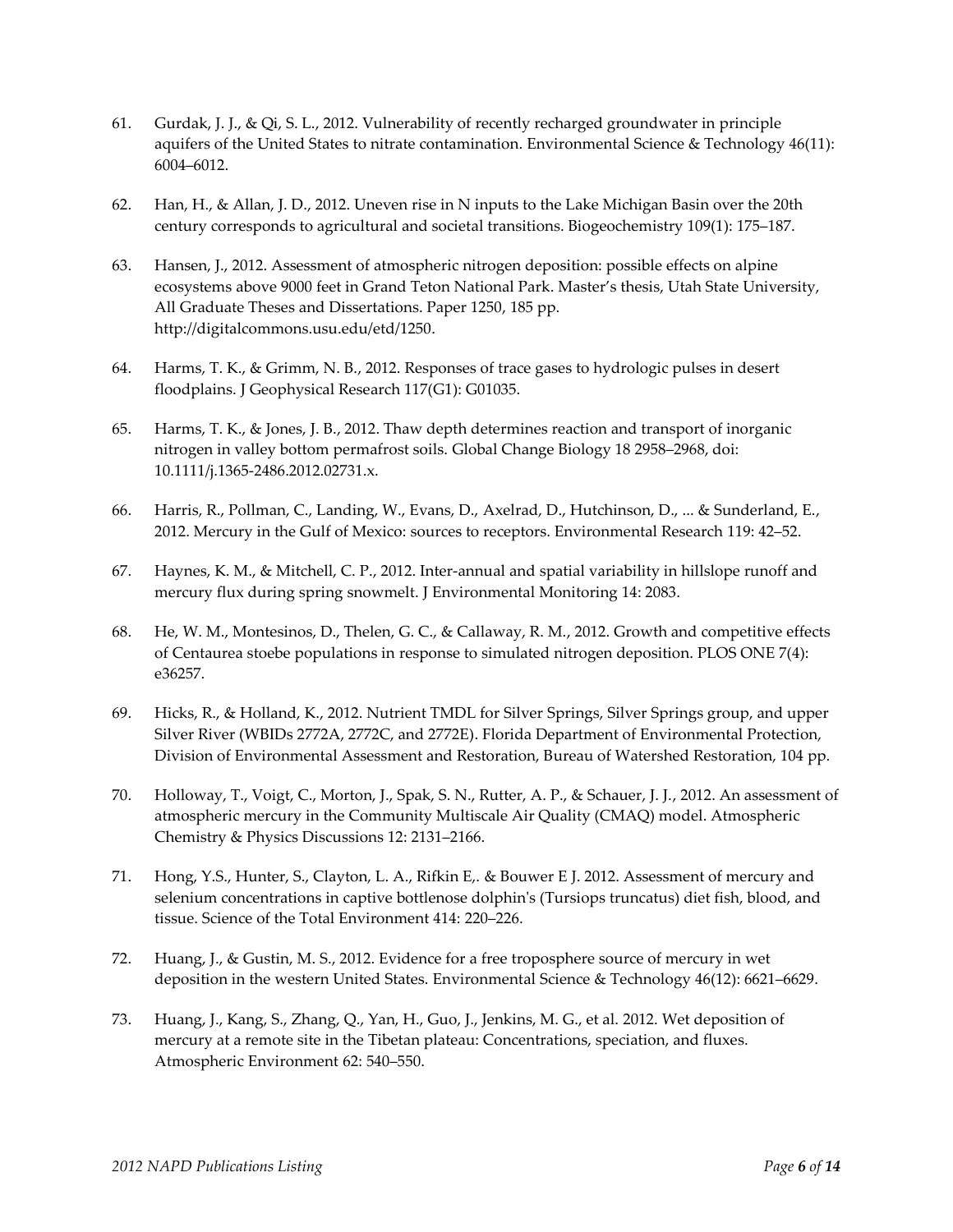- 74. Jacobson, G. L., Norton, S. A., Grimm, E. C., & Edgar, T., 2012. Changing climate and sea level alter hg mobility at Lake Tulane, Florida, U.S. Environmental Science & Technology 46(21): 11710–11717.
- 75. Kappel, C. V., Halpern, B. S., & Napoli, N., 2012. Mapping cumulative impacts of human activities on marine ecosystems. Coastal and Marine Spatial Planning, Report #03.NCEAS.12, 109 pp.
- 76. Ketterings, Q. M., Godwin, G., Gami, S., Dietzel, K., Lawrence, J., Barney, P., ... & Czymmek, K. J., 2012. Soil and tissue testing for sulfur management of alfalfa in New York State. Soil Science Society of America Journal 76(1): 298–306.
- 77. Kim, J. H., & Jackson, R. B., 2012. A global analysis of groundwater recharge for vegetation, climate, and soils. Vadose Zone Journal 11(1), doi: 10.2136/vzj2011.
- 78. Kim, M. K., & Zoh, K. D., 2012. Fate and transport of mercury in environmental media and human exposure. J Preventive Medicine and Public Health 45(6): 335–343.
- 79. Konkler, M. J., & Hammerschmidt, C. R., 2012. Methylmercury in mosquitoes around a large coal‐ fired power plant in central Ohio. Environmental Toxicology & Chemistry 31(7): 1657–1661.
- 80. Koo, B., Piyachaturawat, P., Morris, R., & Knipping, E., 2012. Evaluation of the variability in chemical transport model performance for deposition and ambient concentrations of nitrogen and sulfur compounds. Atmosphere 3(3): 400–418.
- 81. Koskelo, A. I., Fisher, T. R., Utz, R., & Jordan, T. E., 2012. A new precipitation-based method of baseflow separation and event identification for small watersheds (< 50 km2). J Hydrology 450–451: 267–278.
- 82. Journey, C. A., Burns, D. A., Riva-Murray, K., Brigham, M. E., Button, D. T., Feaster, T. D., Petkewich, M. D., & Bradley, P. M., 2012. Fluvial transport of mercury, organic carbon, suspended sediment, and selected major ions in contrasting stream basins in South Carolina and New York, October 2004 to September 2009: U.S. Geological Survey Scientific Investigations Report 2012–5173, 125 p.
- 83. Lan, X., Talbot, R., Castro, M., Perry, K., & Luke, W., 2012. Seasonal and diurnal variations of atmospheric mercury across the US determined from AMNet monitoring data. Atmospheric Chemistry & Physics Discussions 12: 10845–10878.
- 84. Latysh, N., & Wetherbee, G., 2012. Improved mapping of national atmospheric deposition program wet-deposition in complex terrain using PRISM-gridded data sets. Environmental Monitoring & Assessment 184(2): 913–928.
- 85. Lawrence, G. B., Shortle, W. C., David, M. B., Smith, K. T., Warby, R. A. F., & Lapenis, A. G., 2012. Early indications of soil recovery from acidic deposition in U.S. red spruce forests. Soil Science Society of America Journal 76(4): 1407–1417.
- 86. Lee, K. S., Lee, D. S., Lim, S. S., Kwak, J. H., Jeon, B. J., Lee, S. I., ... & Choi, W. J., 2012. Nitrogen isotope ratios of dissolved organic nitrogen in wet precipitation in a metropolis surrounded by agricultural areas in southern Korea. Agriculture, Ecosystems & Environment 159: 161–169.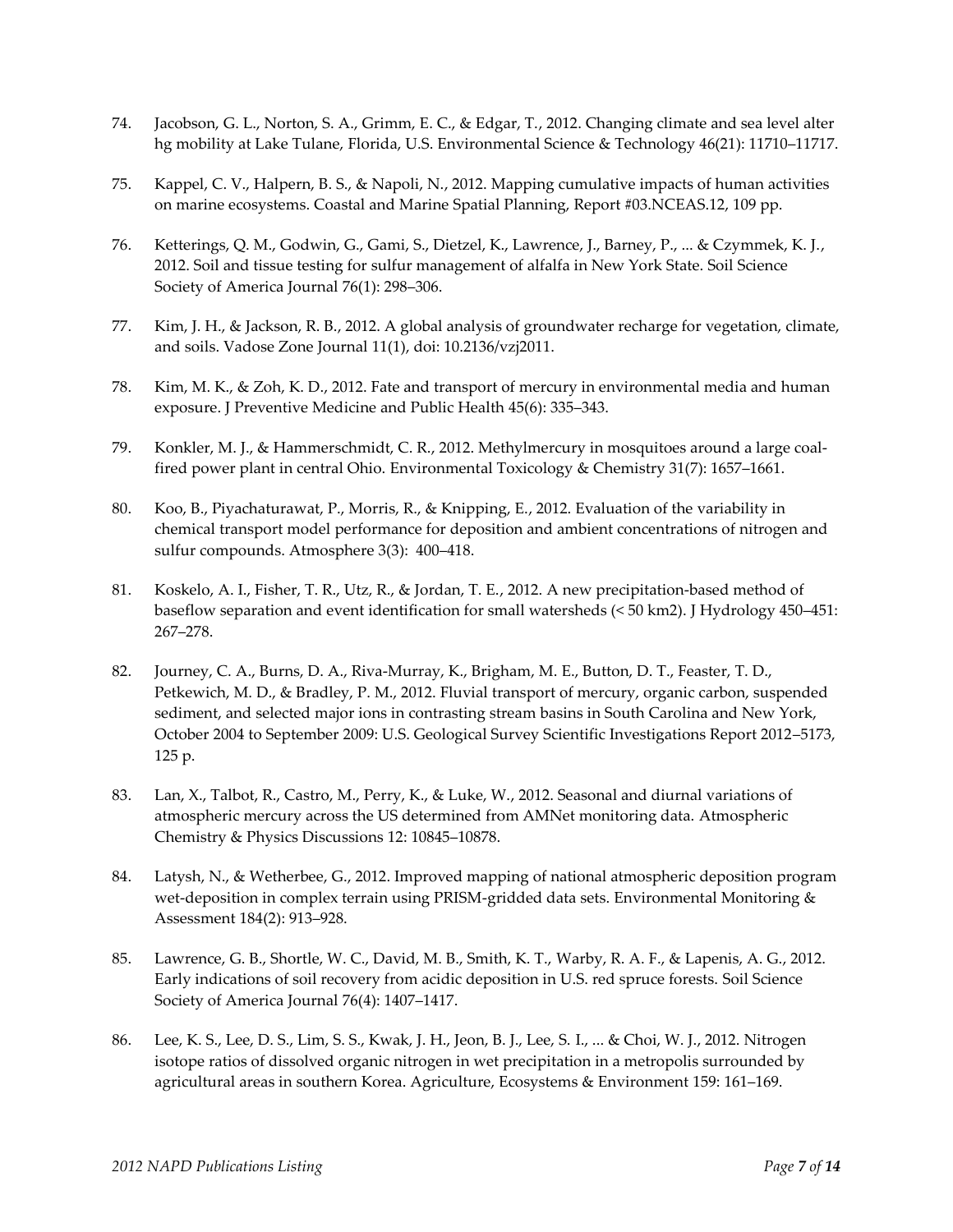- 87. Leibensperger, E. M., Mickley, L. J., Jacob, D. J., Chen, W. T., Seinfeld, J. H., Nenes, A., ... & Rind, D., 2012. Climatic effects of 1950–2050 changes in US anthropogenic aerosols–part 1: aerosol trends and radiative forcing. Atmospheric Chemistry & Physics 12, 3333–3348.
- 88. Lessard, C., 2012. Mass balance model of mercury for the St. Lawrence River, Cornwall, Ontario. Doctoral dissertation, University of Ottawa, 109 pp.
- 89. Li, Y., Tang, J., Yu, X., Xu, X., Cheng, H., & Wang, S., 2012. Characteristics of precipitation chemistry at Lushan Mountain, East China: 1992–2009. Environmental Science & Pollution Research 19: 2329–2343.
- 90. Liao, L., Green, C. T., Bekins, B. A., & Böhlke, J. K., 2012. Factors controlling nitrate fluxes in groundwater in agricultural areas. Water Resources Research 48: W00L09.
- 91. Lin, C. J., Shetty, S. K., Pan, L., Pongprueksa, P., Jang, C., & Chu, H. W., 2012. Source attribution for mercury deposition in the contiguous United States: Regional difference and seasonal variation. J Air & Waste Management Association 62(1): 52–63.
- 92. Lutz, B. D., Mulholland, P. J., & Bernhardt, E. S., 2012. Long-term data reveal patterns and controls on stream water chemistry in a forested stream: Walker Branch, Tennessee. Ecological Monographs 82(3): 367–387.
- 93. Mallikarachchi, T. D. 2012. Exfiltration trenches for post construction storm water management for linear transportation projects: site investigation on metal removal. Master's thesis, Ohio University, Civil Engineering (Engineering and Technology), 231 pp.
- 94. Marshall, B. D., Moscati, R. J., & Patterson, G. L., 2012. Fluid geochemistry of Yucca Mountain and vicinity. Hydrology and Geochemistry of Yucca Mountain and Vicinity, Southern Nevada and California, 143.
- 95. Mason, R. P., 2012. A framework for a mercury monitoring and assessment program. Mercury in the Environment: Pattern and Process, 81.
- 96. McCrackin, M. L., & Elser, J. J., 2012. Denitrification kinetics and denitrifier abundances in sediments of lakes receiving atmospheric nitrogen deposition (Colorado, USA). Biogeochemistry 108: 39–54.
- 97. McLauchlan, K. K., & Craine, J. M., 2012. Species-specific trajectories of nitrogen isotopes in Indiana hardwood forests, USA. Biogeosciences 9: 867–874.
- 98. Metcalf, J., & Mose, D. G., 2012. Monitoring sources of mercury in the atmosphere. Proceedings of the Annual International Conference on Soils, Sediments, Water & Energy: Vol. 17, Article 4.
- 99. Minogue, P. J., Miwa, M., Rockwood, D. L., & Mackowiak, C. L., 2012. Removal of nitrogen and phosphorus by Eucalyptus and Populus at a tertiary treated municipal wastewater sprayfield. International J of Phytoremediation 14(10): 1010–1023.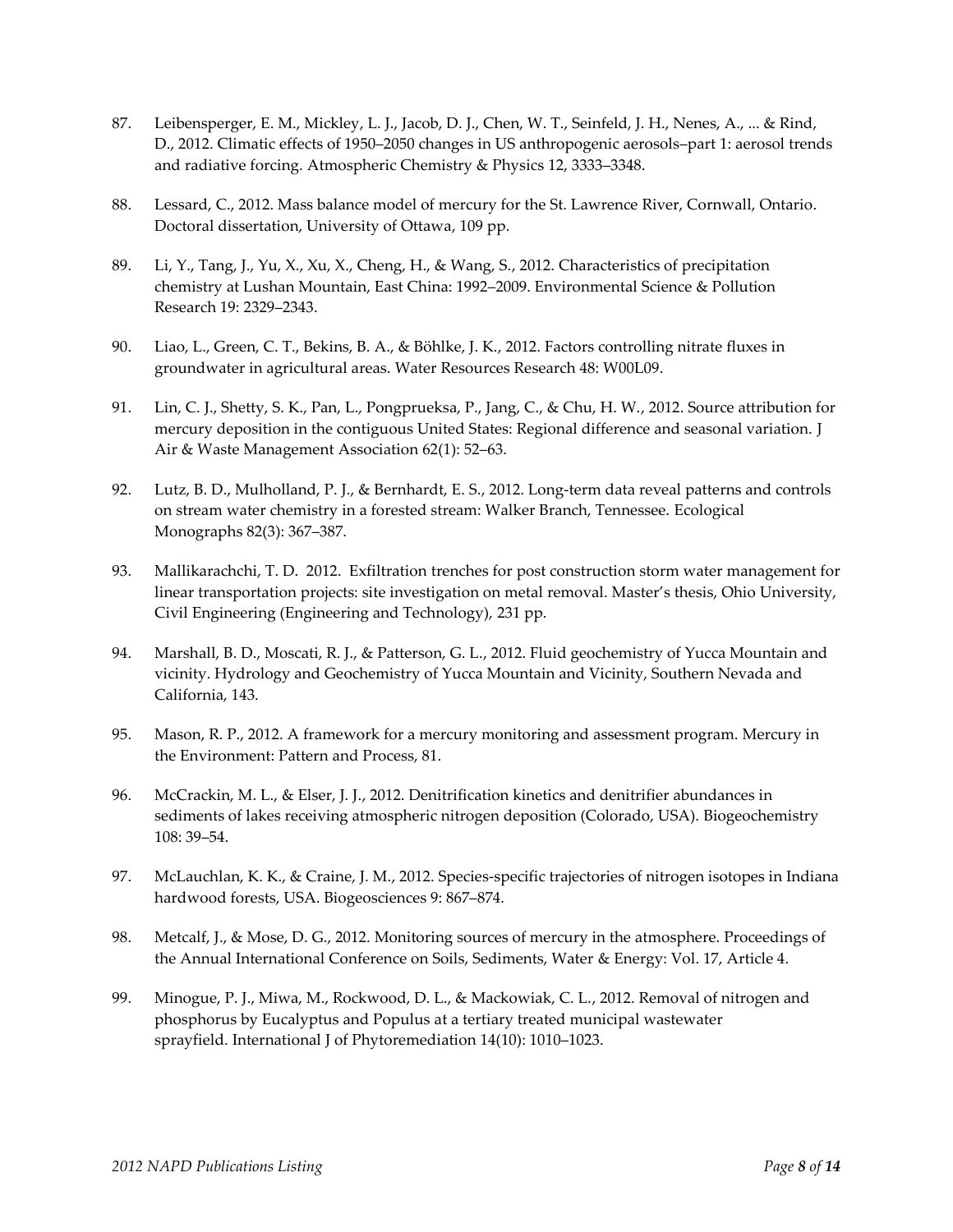- 100. Mladenov, N., Williams, M. W., Schmidt, S. K., & Cawley, K., 2012. Atmospheric deposition as a source of carbon and nutrients to an alpine catchment of the Colorado Rocky Mountains. Biogeosciences 9: 3337–3355.
- 101. Montgomery, E. L., Calle, L. M., Curran, J. C., & Kolody, M. R. 2012. Timescale correlation between marine atmospheric exposure and accelerated corrosion testing - part 2. National Aeronotics and Space Administration, Technical Report # KSC-2012-049, 17 pp.
- 102. Moore, G. W., Barre, D. A., & Owens, M. K., 2012. Does shrub removal increase groundwater recharge in southwestern Texas semiarid rangelands? Rangeland Ecology & Management 65(1): 1– 10.
- 103. Moore, C. W., & Castro, M. S., 2012. Investigation of factors affecting gaseous mercury concentrations in soils. Science of the Total Environment 419: 136–143.
- 104. Moore, J., Lichtner, P. C., White, A. F., & Brantley, S. L., 2012. Using a reactive transport model to elucidate differences between laboratory and field dissolution rates in regolith. Geochimica et Cosmochimica Acta 93: 235–261.
- 105. Morano, S., Stewart, K. M., Sedinger, J. S., Nicolai, C. A., & Vavra, M., 2012. Life-history strategies of North American elk: Trade-offs associated with reproduction and survival. J Mammalogy, (in press).
- 106. Nair, U. S., Wu, Y., Walters, J., Jansen, J., & Edgerton, E. S., 2012. Diurnal and seasonal variation of mercury species at coastal-suburban, urban, and rural sites in the southeastern United States. Atmospheric Environment 47: 499–508.
- 107. Nanus, L., Clow, D. W., Saros, J. E., Stephens, V. C., & Campbell, D. H., 2012. Mapping critical loads of nitrogen deposition for aquatic ecosystems in the Rocky Mountains, USA. Environmental Pollution 166: 125–135.
- 108. Nasr, M., Malloch, D. D., & Arp, P. A., 2012. Quantifying hg within ectomycorrhizal fruiting bodies, from emergence to senescence. Fungal Biology 116: 1163–1177.
- 109. Nikopoulou, Z., Cullinane, K., & Jensen, A., 2012. The role of a cap-and-trade market in reducing NOx and SOx emissions: prospects and benefits for ships within the northern european ECA. Proceedings of the Institution of Mechanical Engineers, Part M: J Engineering for the Maritime Environment, (in press).
- 110. Obrist, D., 2012. Mercury distribution across 14 US forests, part II: patterns of methyl mercury concentrations and areal mass of total and methyl mercury. Environmental Science & Technology 46(11): 5921–5930.
- 111. O'Driscoll, M. A., 2012. The 1909 North Carolina drainage act and agricultural drainage effects in eastern North Carolina. Journal of North Carolina Academy of Science 128(3): 59-73.
- 112. Olson, J. R., 2012. The influence of geology and other environmental factors on stream water chemistry and benthic invertebrate assemblages. Doctoral dissertation, Utah State University, May.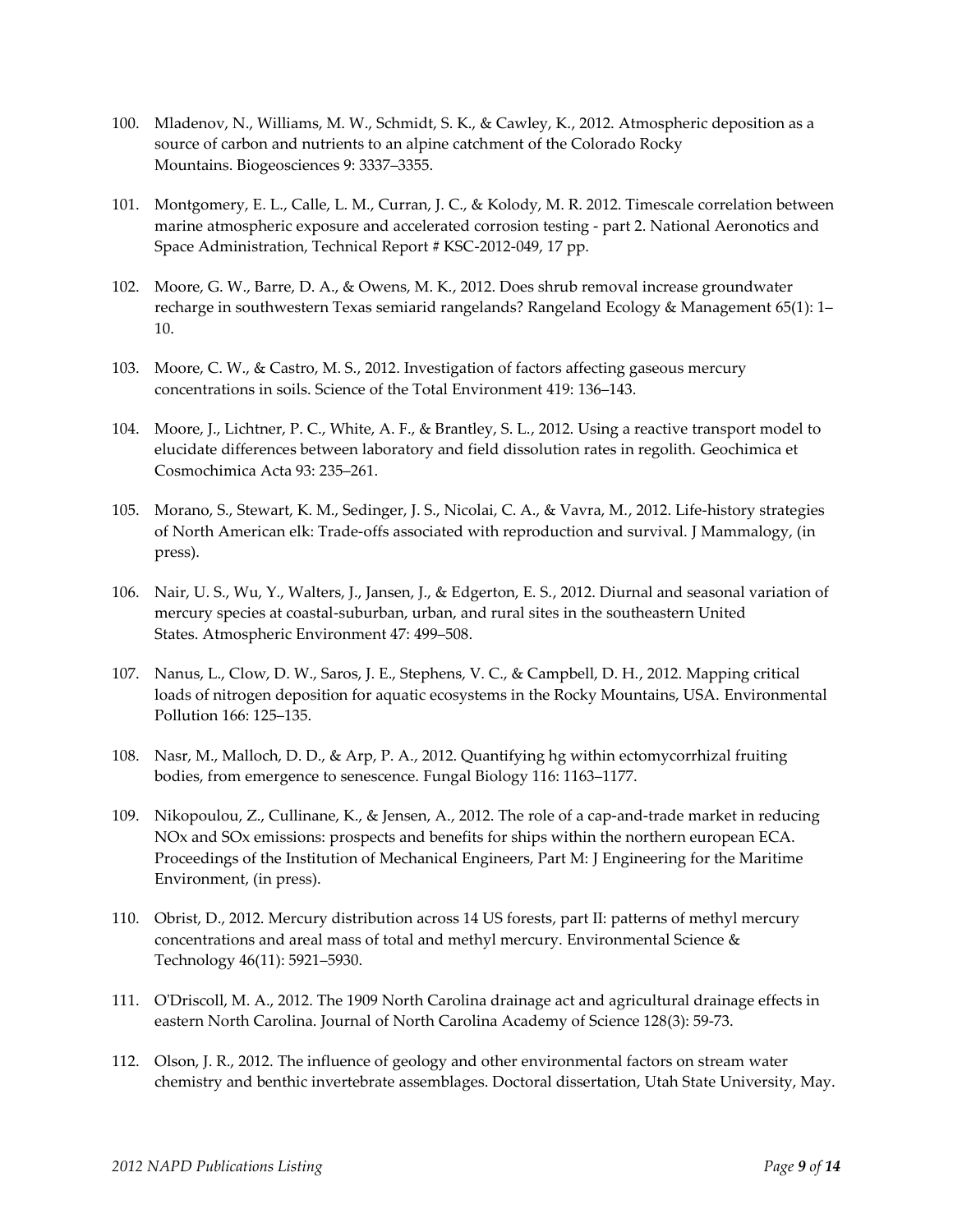All Graduate Theses and Dissertations. Paper 1327, 162 pp. http://digitalcommons.usu.edu/etd/1327.

- 113. Olson, J. R., & Hawkins, C. P., 2012. Predicting natural base-flow stream water chemistry in the western United States. Water Resources Research 48(2): W02504.
- 114. Peters, E., Wythers, K., Bradford, J., & Reich, P., 2012. Influence of disturbance on temperate forest productivity. Ecosystems (online) 1–16.
- 115. Peterson, C., Alishahi, M., & Gustin, M. S., 2012. Testing the use of passive sampling systems for understanding air mercury concentrations and dry deposition across Florida, USA. Science of the Total Environment 424: 297–307.
- 116. Phillis, C. C., O.'Regan, S. M., Green, S. J., Bruce, J. E. B., Anderson, S. C., Linton, J. N., et al., 2012. Multiple pathways to conservation success. Conservation Letters doi: 10.1111/j.1755- 263X.2012.00294.x.
- 117. Poulette, M. M., 2012. Ecosystem impacts of the invasive shrub Lonicera Maackii are influence by associations with native tree species. Doctoral dissertation, University of Kentucky, 196 pp., http://uknowledge.uky.edu/biology\_etds/6.
- 118. Price, J. R., Hardy, C. R., Tefend, K. S., & Szymanski, D. W., 2012. Solute geochemical mass-balances and mineral weathering rates in small watersheds II: biomass nutrient uptake, more equations in more unknowns, and land use/land cover effects. Applied Geochemistry 27: 1247–1265.
- 119. Qi, Z., Bartling, P. N., Ahuja, L. R., Derner, J. D., Dunn, G. H., & Ma, L., 2012. Development and evaluation of the carbon–nitrogen cycle module for the GPFARM-Range model. Computers & Electronics in Agriculture 83: 1–10.
- 120. Reynolds, K. M., Hessburg, P. F., Sullivan, T., Povak, N., McDonnell, T., Cosby, B., & Jackson, W., 2012. Spatial decision support for assessing impacts of atmospheric sulfur deposition on aquatic ecosystems in the Southern Appalachian Region. In System Science (HICSS), 2012 45th Hawaii International Conference on System Sciences, pp. 1197–1206.
- 121. Risch, M. R., DeWild, J. F., Krabbenhoft, D. P., Kolka, R. K., & Zhang, L., 2012. Litterfall mercury dry deposition in the eastern USA. Environmental Pollution 161: 284–290.
- 122. Risch, M. R., Gay, D. A., Fowler, K. K., Keeler, G. J., Backus, S. M., Blanchard, P., et al., 2012. Spatial patterns and temporal trends in mercury concentrations, precipitation depths, and mercury wet deposition in the North American great lakes region, 2002–2008. Environmental Pollution 161: 261– 271.
- 123. Rolison, C. J., 2012. Soil nitrification and mineralization rates along an elevation gradient in the Great Smoky Mountains National Park. Master's thesis, University of Tennessee, [http://trace.tennessee.edu/utk\\_gradthes/1199.](http://trace.tennessee.edu/utk_gradthes/1199)
- 124. Ross, D. S., Shanley, J. B., Campbell, J. L., Lawrence, G. B., Bailey, S. W., Likens, G. E., Wemple, B. C., Fredriksen, G., and Jamison, A. E., 2012. Spatial patterns of soil nitrification and nitrate export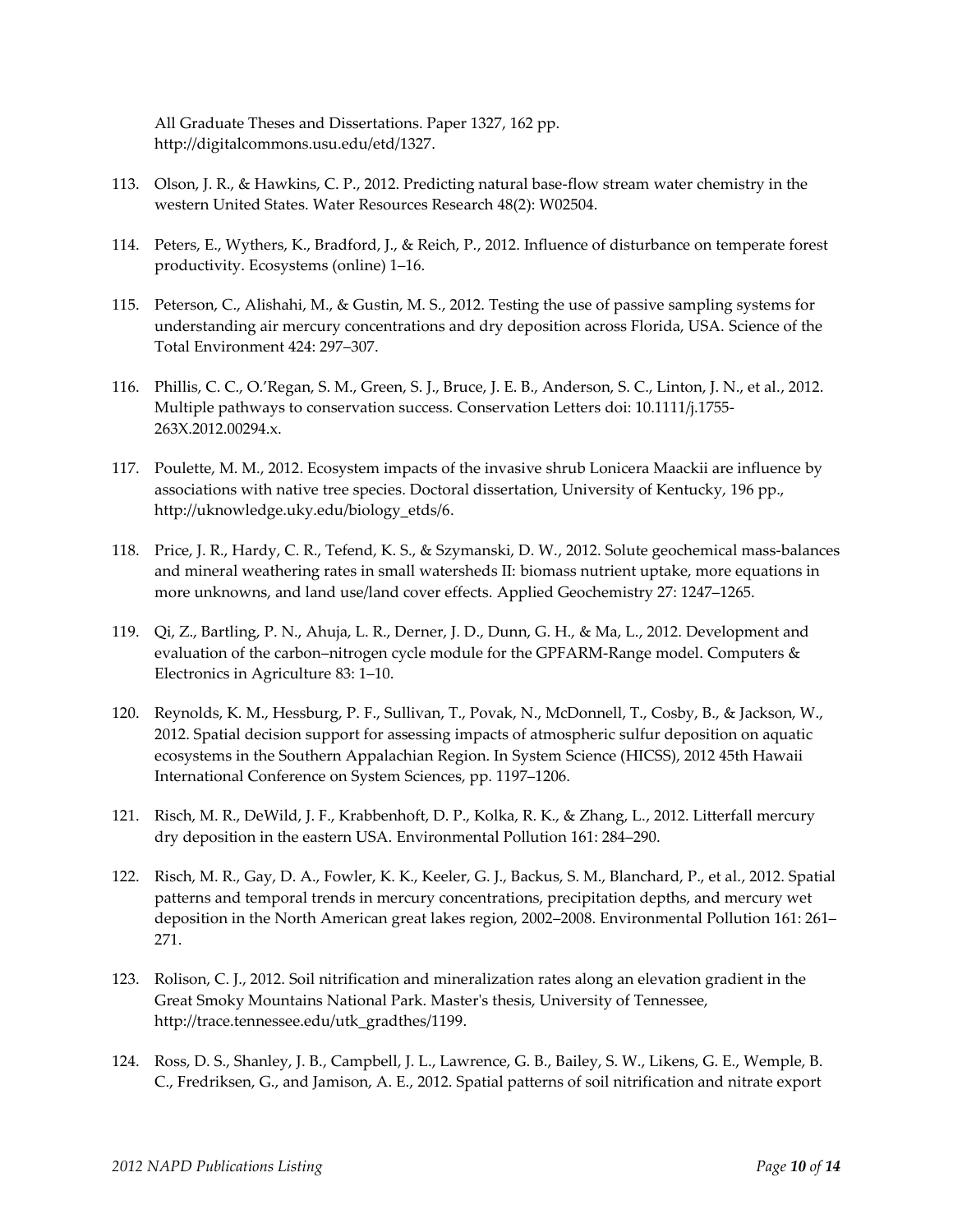from forested headwaters in the northeastern United States, J. Geophys. Res., 117, G01009, doi:10.1029/2011JG001740.

- 125. Rueda-Holgado, F., Bernalte, E., Palomo-Marín, M. R., Calvo-Blázquez, L., Cereceda-Balic, F., & Pinilla-Gil, E., 2012. Miniaturized voltammetric stripping on screen printed gold electrodes for field determination of copper in atmospheric deposition. Talanta 101(11): 435–439.
- 126. Ruiz Diaz, D. A., Mengel, D. B., Lamond, R. E., Duncan, S. R., Whitney, D. A., & Maxwell, T. M., 2012. Meta-analysis of winter wheat response to chloride fertilization in Kansas. Communications in Soil Science & Plant Analysis 43(18): 2437–2447.
- 127. SanClements, M. D., Oelsner, G. P., McKnight, D. M., Stoddard, J. L., & Nelson, S. J., 2012. New insights into the source of decadal increases of dissolved organic matter in acid-sensitive lakes of the northeastern United States. Environmental Science & Technology 46(6): 3212–3219.
- 128. Scanlon, B. R., Reedy, R., Strassberg, G., Huang, Y., & Senay, G., 2012. Estimation of groundwater recharge to the Gulf Coast aquifer in Texas, USA: final contract report to Texas water development board. University of Texas at Austin, Bureau of Economic Geology, Jackson School of Geoscience 128 pp.
- 129. Schlenker, K., & Filardi, C., 2012. Wilderness character monitoring report Hyalite Porcupine Buffalo Horn Wilderness study area. U.S. Forest Service, Region 1, Gallatin National Forest, 111 pp.
- 130. Scudder Eikenberry, B.C., Riva-Murray, K., Smith, M. J., Bradley, P. M., Button, D. T., Clark, J. M., Burns, D. A., & Journey, C. A., 2012. Environmental settings of selected streams sampled for mercury in New York and South Carolina, 2005–09: U.S. Geological Survey Open-File Report 2011– 1318, 36 p., [http://pubs.usgs.gov/ofr/2011/1318/.](http://pubs.usgs.gov/ofr/2011/1318/)
- 131. Selin, N. E., 2012. Atmospheric chemistry, modeling, and biogeochemistry of mercury. Mercury in the Environment: Pattern and Process, 73.
- 132. Simon, H., Baker, K. R., & Phillips, S., 2012. Compilation and interpretation of photochemical model performance statistics published between 2006 and 2012. Atmospheric Environment 61: 124– 139.
- 133. Simonich, S. L., & Nanus, L. (2012). Sierra Nevada-Southern Cascades (SNSC) region air contaminants research and monitoring report. For the Sierra Nevada-Southern Cascades Steering Committee, 124 pp.
- 134. Shrestha, S., & Fang, X. 2012. Application of WARMF model to study the effect of land use change and climate change in the Saugahatchee Creek Watershed. In World Environmental and Water Resources Congress 2012, Crossing Boundaries (pp. 1794–1805). ASCE.
- 135. Smeltzer, E., Shambaugh, A. D., & Stangel, P., 2012. Environmental change in lake champlain revealed by long-term monitoring. Journal of Great Lakes Research, 38, Supplement 1, 6–18.
- 136. Spence, P. L., Osmond, D. L., Childres, W., Heitman, J. L., & Robarge, W. P., 2012. Effects of lawn maintenance on nutrient losses via overland flow during natural rainfall events. J American Water Resources Association 48(5): 909–924.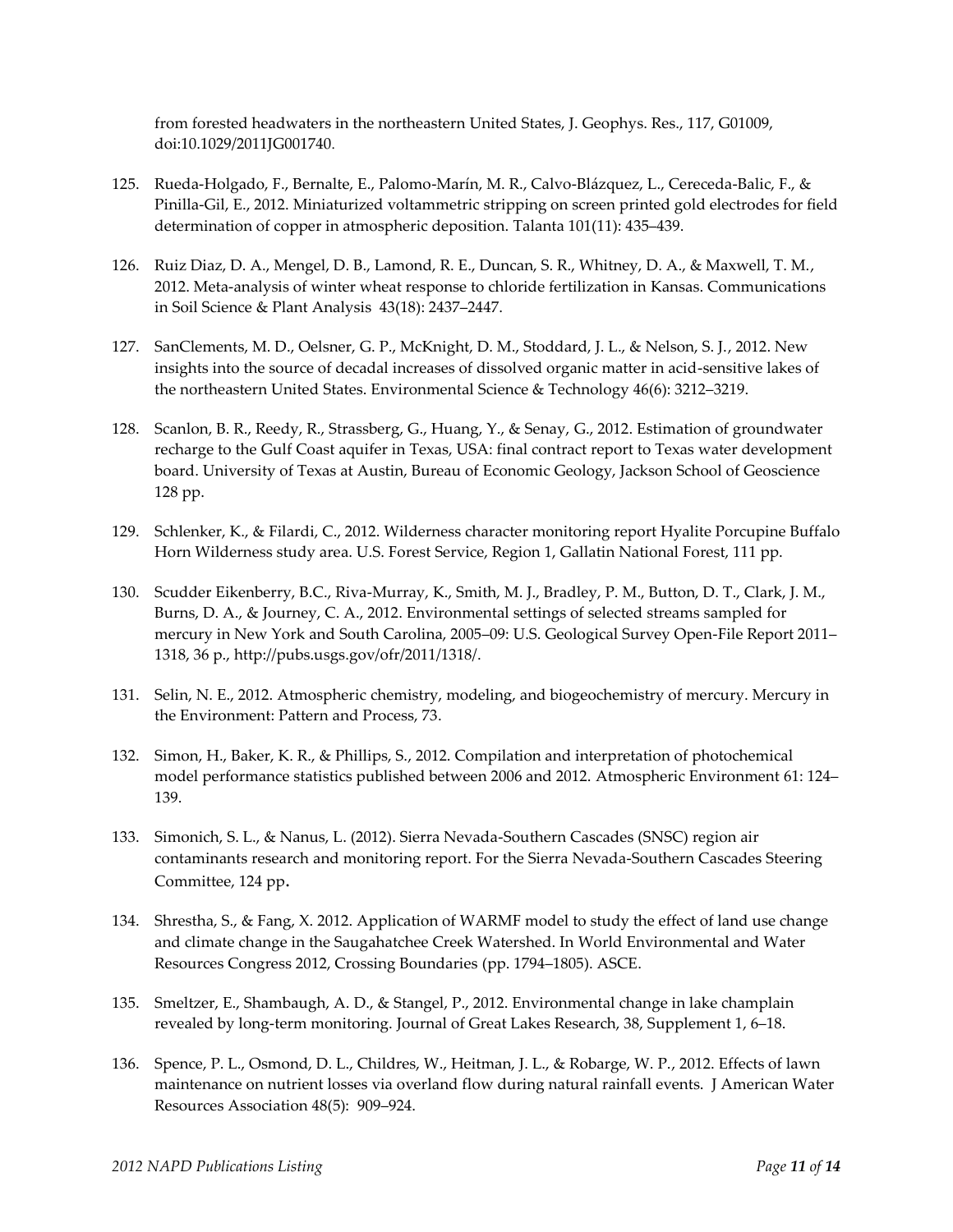- 137. State of Maryland, 2012. Watershed report for biological impairment of the Deep Creek Lake watershed in Garrett County, Maryland. Biological Stressor Identification Analysis Results and Interpretation, Revised Final Report, 35 pp.
- 138. Steffen, A., Scherz, T., Olson, M., Gay, D., & Blanchard, P., 2012. A comparison of data quality control protocols for atmospheric mercury speciation measurements. J Environmental Monitoring 14(3): 752–765.
- 139. Stephan, K., Kavanagh, K. L., & Koyama, A., 2012. Effects of spring prescribed burning and wildfires on watershed nitrogen dynamics of central Idaho headwater areas. Forest Ecology & Management 263: 240–252.
- 140. Straub, D. J., Hutchings, J. W., & Herckes, P., 2012. Measurements of fog composition at a rural site. Atmospheric Environment 47: 195–205.
- 141. Strauss, S., Day, T., & Garcia-Pichel, F., 2012. Nitrogen cycling in desert biological soil crusts across biogeographic regions in the southwestern United States. Biogeochemistry 108(1): 171–182.
- 142. Stuckless, J. S., 2012. Hydrology and geochemistry of Yucca Mountain and vicinity, southern Nevada and California. Geological Society of America Memoir 209, p 1–7.
- 143. Sullivan, T. J., Cosby, B. J., Driscoll, C. T., McDonnell, T. C., Herlihy, A. T., & Burns, D. A., 2012. Target loads of atmospheric sulfur and nitrogen deposition for protection of acid sensitive aquatic resources in the Adirondack Mountains, New York. Water Resources Research 48(1): W01547.
- 144. Sullivan, T., Cosby, B., McDonnell, T., Porter, E., Blett, T., Haeuber, R., et al., 2012. Critical loads of acidity to protect and restore acid-sensitive streams in Virginia and West Virginia. Water, Air, & Soil Pollution 223: 5759–5771, doi:10.1007/s11270-012-1312-4.
- 145. Sverdrup, H., McDonnell, T. C., Sullivan, T. J., Nihlgård, B., Belyazid, S., Rihm, B., ... & Geiser, L., 2012. Testing the feasibility of using the ForSAFE-VEG model to map the critical load of nitrogen to protect plant biodiversity in the Rocky Mountains region, USA. Water, Air, & Soil Pollution 223(1): 371–387.
- 146. Tank, S. E., Frey, K. E., Striegl, R. G., Raymond, P. A., Holmes, R. M., McClelland, J. W., & Peterson, B. J., 2012. Landscape-level controls on dissolved carbon flux from diverse catchments of the circumboreal. Global Biogeochemical Cycles 26: GB0E02.
- 147. Taylor, A., 2012. Phosphorus mass balance for hypertrophic Grand Lake St. Marys, Ohio. Doctoral dissertation, Wright State University, 96 pp.
- 148. Templer, P. H., Pinder, R. W., & Goodale, C. L., 2012. Effects of nitrogen deposition on greenhousegas fluxes for forests and grasslands of North America. Frontiers in Ecology and the Environment 10(10): 547–553.
- 149. Trammell, T. L., Ralston, H. A., Scroggins, S. A., & Carreiro, M. M., 2012. Foliar production and decomposition rates in urban forests invaded by the exotic invasive shrub, Lonicera maackii. Biological Invasions 14(3): 529–545.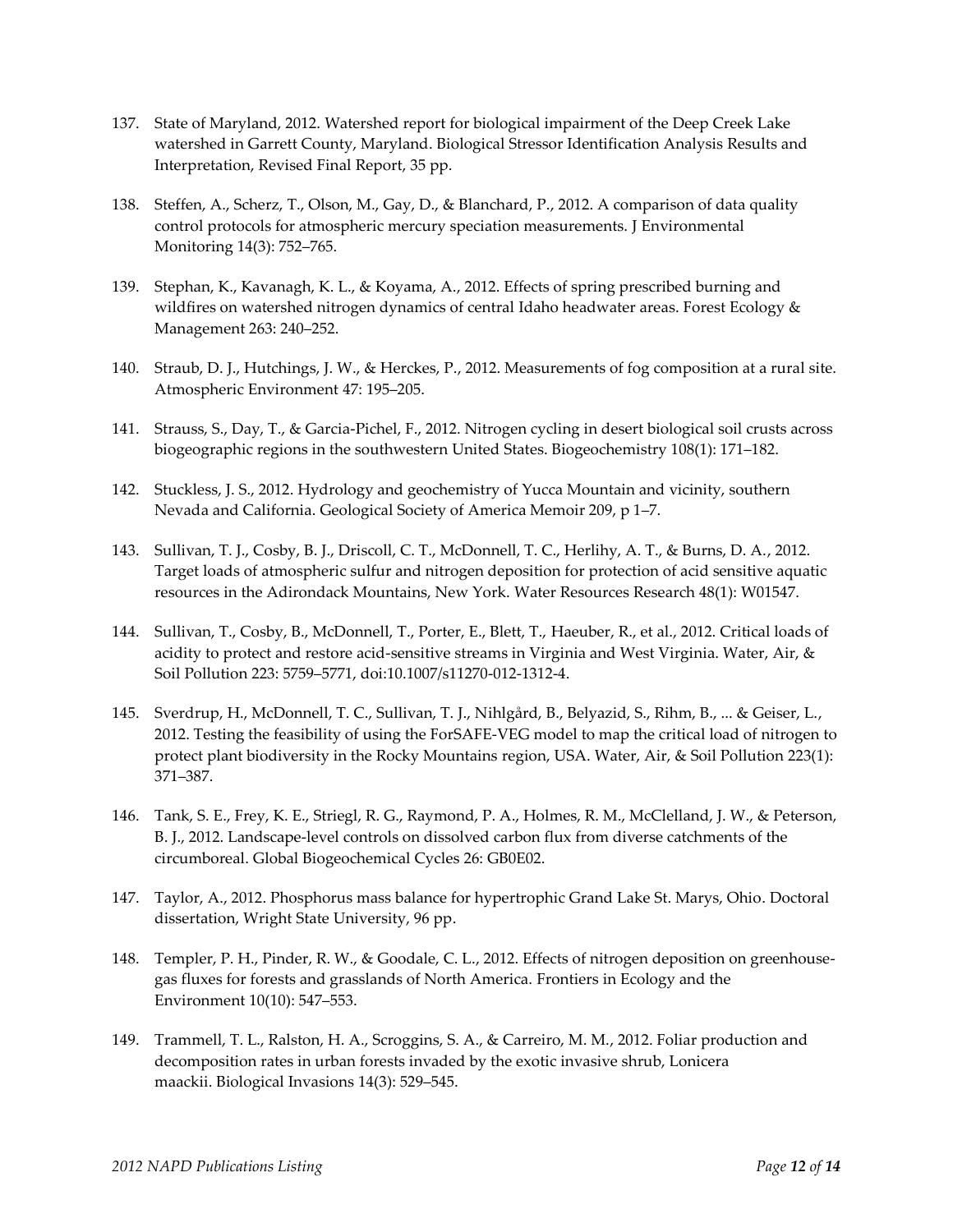- 150. Uejio, C. K., Peters, T. W., & Patz, J. A., 2012. Inland lake indicator bacteria: long-term impervious surface and weather influences and a predictive bayesian model. Lake & Reservoir Management 28(3): 232–244.
- 151. U.S. Department of Agriculture-Forest Service, 2012. Air program national accomplishments and successes, 2010. USDA-Forest Service, Air Resource Management Program National Report, 23 pp.
- 152. Van Metre, P. C., 2012. Increased atmospheric deposition of mercury in reference lakes near major urban areas. Environmental Pollution 162: 209–215.
- 153. Volk, J. A., Scudlark, J. R., Savidge, K. B., Andres, A. S., Stenger, R. J., & Ullman, W. J., 2012. Intraand inter-annual trends in phosphorus loads and comparison with nitrogen loads to Rehoboth Bay, Delaware (USA). Estuarine, Coastal & Shelf Science 96(1): 139–150.
- 154. Walker, J. T., Dombek, T., Green, L., Gartman, N., & Lehmann, C., 2012. Stability of organic nitrogen in NADP wet deposition samples. Atmospheric Environment 60: 573–582.
- 155. Waller, K., Driscoll, C., Lynch, J., Newcomb, D., & Roy, K., 2012. Long-term recovery of lakes in the Adirondack region of New York to decreases in acidic deposition. Atmospheric Environment 46: 56–64.
- 156. Wang, K., & Zhang, Y., 2012. Application, evaluation, and process analysis of the US EPA's 2002 Multiple-Pollutant Air Quality Modeling platform. Atmospheric & Climate Sciences 2(3): 254–289.
- 157. Warrender, R., Bowell, R., Prestia, A., Barnes, A., Mansanares, W., & Miller, M., 2012. The application of predictive geochemical modelling to determine backfill requirements at turquoise ridge joint venture, Nevada. Geochemistry: Exploration, Environment, Analysis 12(4): 339–347.
- 158. Welker, J. M., 2012. ENSO effects on δ18O, δ2H and d‐excess values in precipitation across the US using a high-density, long-term network (USNIP). Rapid Communications in Mass Spectrometry 26(17): 1893–1898.
- 159. Weiss-Penzias, P. S., Ortiz Jr., C., Acosta, R. P., Heim, W., Ryan, J. P., Fernandez, D., Collett J. L. Jr., & Flegal, A. R., 2012. Total and monomethyl mercury in fog water from the central California coast. Geophysical Research Letters 39: L03804, doi:10.1029/2011GL050324.
- 160. Wetherbee, G. A., Gay, D. A., Debey, T. M., Lehmann, C. M. B., & Nilles, M. A. Wet deposition of fission-product isotopes to North America from the Fukushima Dai-ichi incident, March 2011. Environmental Science & Technology 46(5): 2574–2582.
- 161. Winder V.L., & Emslie S.D., 2012. Mercury in Nelson's Sparrow subspecies at breeding sites. PLOS ONE 7(2): e32257. doi:10.1371/journal.pone.0032257.
- 162. Winnick, M., Welker, J., & Chamberlain, C., 2012. Stable isotopic evidence of el niño-like atmospheric circulation in the pliocene western United States. Climate of the Past Discussions 8: 5083–5108.